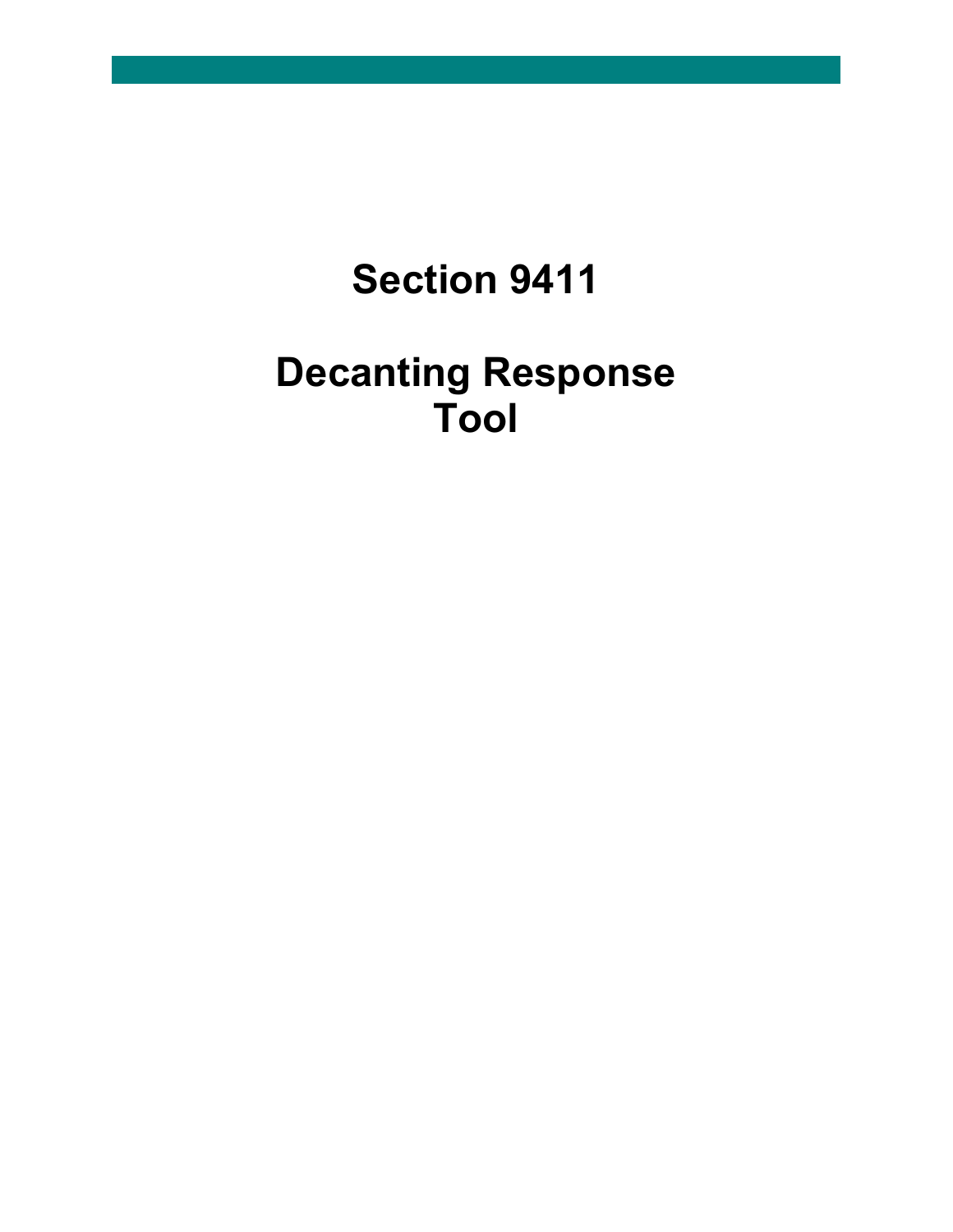

# **Section Page**

| 941 |                                                         |  |
|-----|---------------------------------------------------------|--|
|     |                                                         |  |
|     |                                                         |  |
|     |                                                         |  |
|     | 9411.2.2 Oils Pre-Approved for Decanting and Associated |  |
|     | Conditions 9411-2                                       |  |
|     | 9411.2.2.1 Oils Requiring Approval by Unified Command   |  |
|     |                                                         |  |
|     |                                                         |  |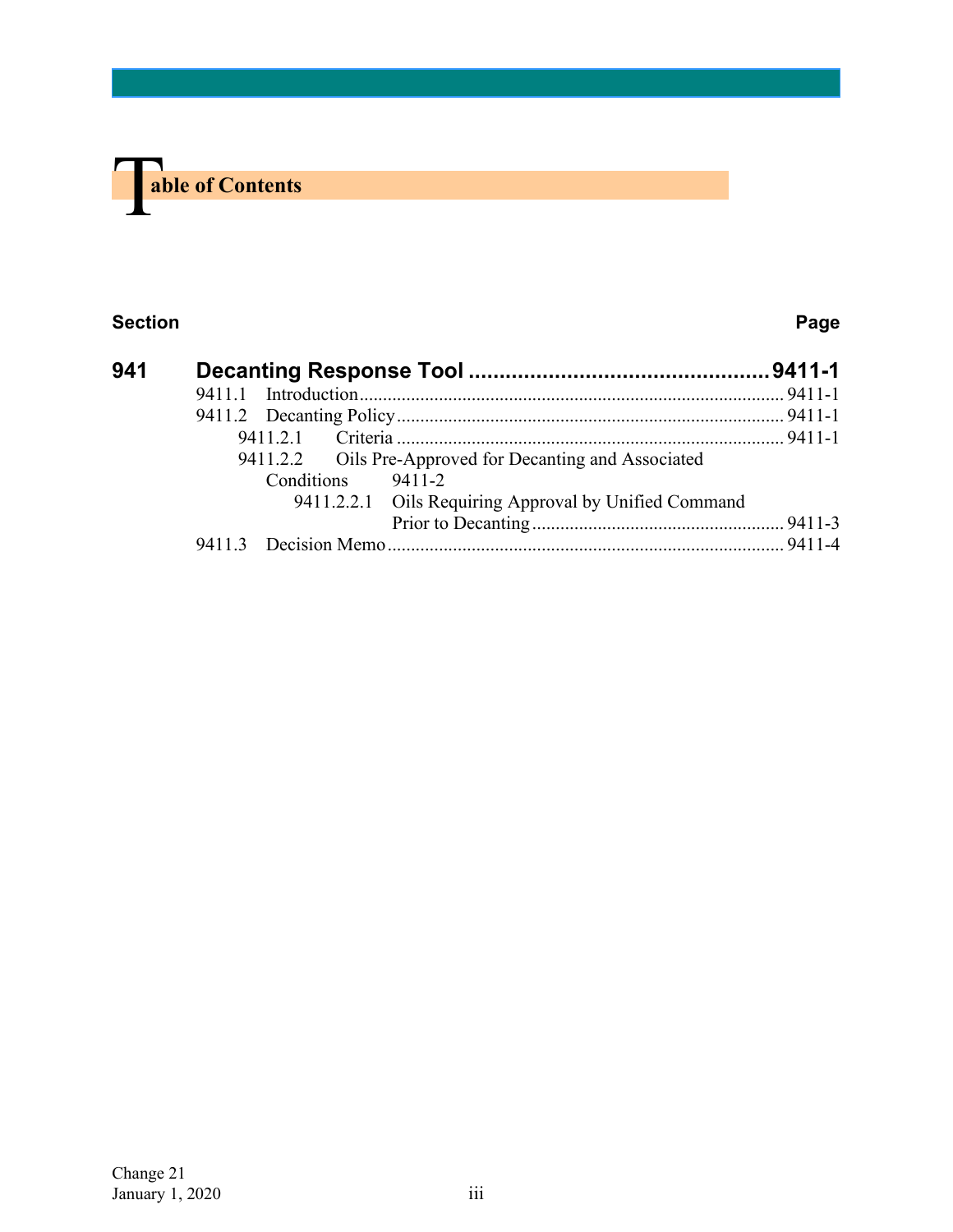# <span id="page-2-1"></span><span id="page-2-0"></span>**Decanting Response Tool**

# <span id="page-2-2"></span>**9411.1 Introduction**

When oil is spilled on the water, mechanical recovery of the oil is the principal approved method of responding. However, the mechanical recovery process requires placing vessels and machinery in a floating oil environment, which can lead to incidental returns of oil and excess water into the response area. The process of decanting, or separating excess returned oil from water, can play a vital role in the efficient mechanical recovery of spilled oil because it allows maximum use of limited storage capacity, thereby increasing recovery operations.

Decanting is currently recognized as a necessary and routine part of response operations that is appropriately addressed in Area Contingency Plans (see National Contingency Plan Revisions, 59 Federal Register 47401, Sept. 15, 1994). In addition, some activities, such as those associated with oil recovery vessels, small boats, and equipment cleaning operations may result in incidental discharges. These activities may be necessary to facilitate response operations on a continuing basis, and all of these activities are considered to be "incidental discharges."

# <span id="page-2-3"></span>**9411.2 Decanting Policy**

This policy addresses "incidental discharges" associated with spill response activities. "Incidental discharge" means the release of oil and/or oily water within the response area in or near the area where oil recovery activities are taking place. Incidental discharges include, but are not limited to, the decanting of oily water, oil and oily water returns associated with runoff from vessels and equipment operating in an oiled environment, and the wash down of vessels, facilities, and equipment used in the response. "Incidental discharges," as addressed by this policy, do not require additional permits and do not constitute a prohibited discharge. See 33 Code of Federal Regulations 153.301, 40 Code of Federal Regulations 300, Revised Code of Washington 90.56.320(1), Washington Administrative Code 173-201A-110, Oregon Revised Statutes 468b.305 (2)(b).

# <span id="page-2-4"></span>**9411.2.1 Criteria**

During spill response operations, mechanical recovery of oil is often restricted by a number of factors, including the recovery system's oil/water recovery rate, the type of recovery system employed, and the amount of tank space available on the recovery unit to hold recovered oil/water mixtures. In addition, the longer oil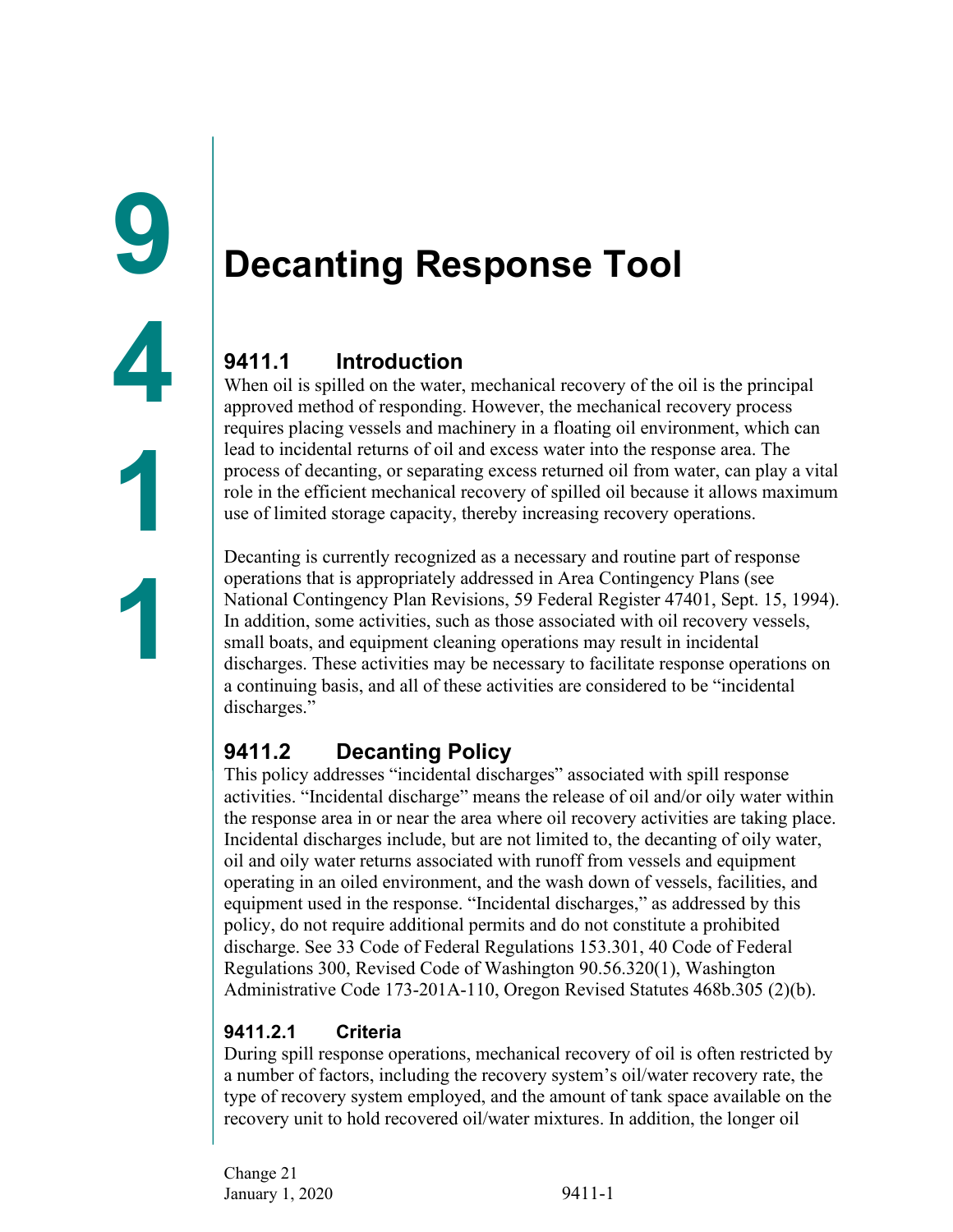remains on or in the water, the more it mixes to form an emulsified mousse or highly mixed oil/water liquid, which sometimes contains as much as 70 percent water and 30 percent oil, thus consuming significantly more storage space. Decanting is the process of draining off recovered water from portable tanks, internal tanks, collections wells, or other storage containers to increase the available storage capacity of recovered oil. When decanting is conducted properly, most of the petroleum can be removed from the water.

The overriding goal of mechanical recovery is the expeditious recovery of oil from water. In many cases, the separation of oil and water and discharge of excess water is necessary for skimming operations to effectively recover oil and minimize overall environmental damages. Expeditious review and approval, as appropriate, of such requests is necessary to ensure a rapid and efficient recovery operation. In addition, such incidental discharges associated with mechanical recovery operations should not be considered prohibited discharges. Such actions should be considered and, in appropriate circumstances, pre-authorized by the Federal On-Scene Coordinator (FOSC) and/or State On-Scene Coordinator (SOSC) because the discharged water will be much less harmful to the environment than allowing the oil to remain in the water and be subject to spreading and weathering.

Therefore, the Area Committee adopts the following policy in order to provide for an expeditious decanting approval process and provide clear guidance to the Unified Command, response contractors, and other members of the spill response community.

## <span id="page-3-0"></span>**9411.2.2 Oils Pre-Approved for Decanting and Associated Conditions**

Pre-approval for on-water decanting is authorized when pumping recovered oil and water ashore is not practical during the first 24 hours after initial spill discovery. Decanting authorization is granted for the oil products listed below.

- All crude oils,
- Vacuum gas oils,
- Atmospheric gas oils,
- Recycle oils not containing distillates,
- Bunker fuels,
- No. 6 fuel oils,
- Cutter stocks, and
- Coker gas oils.

Decanting of the listed oils is pre-approved if the following conditions are met:

 Pre-Approval is for the first 24 hours after spill discovery. Decanting requests for all the remaining operational periods will need to be completed and submitted to Unified Command. The responsible party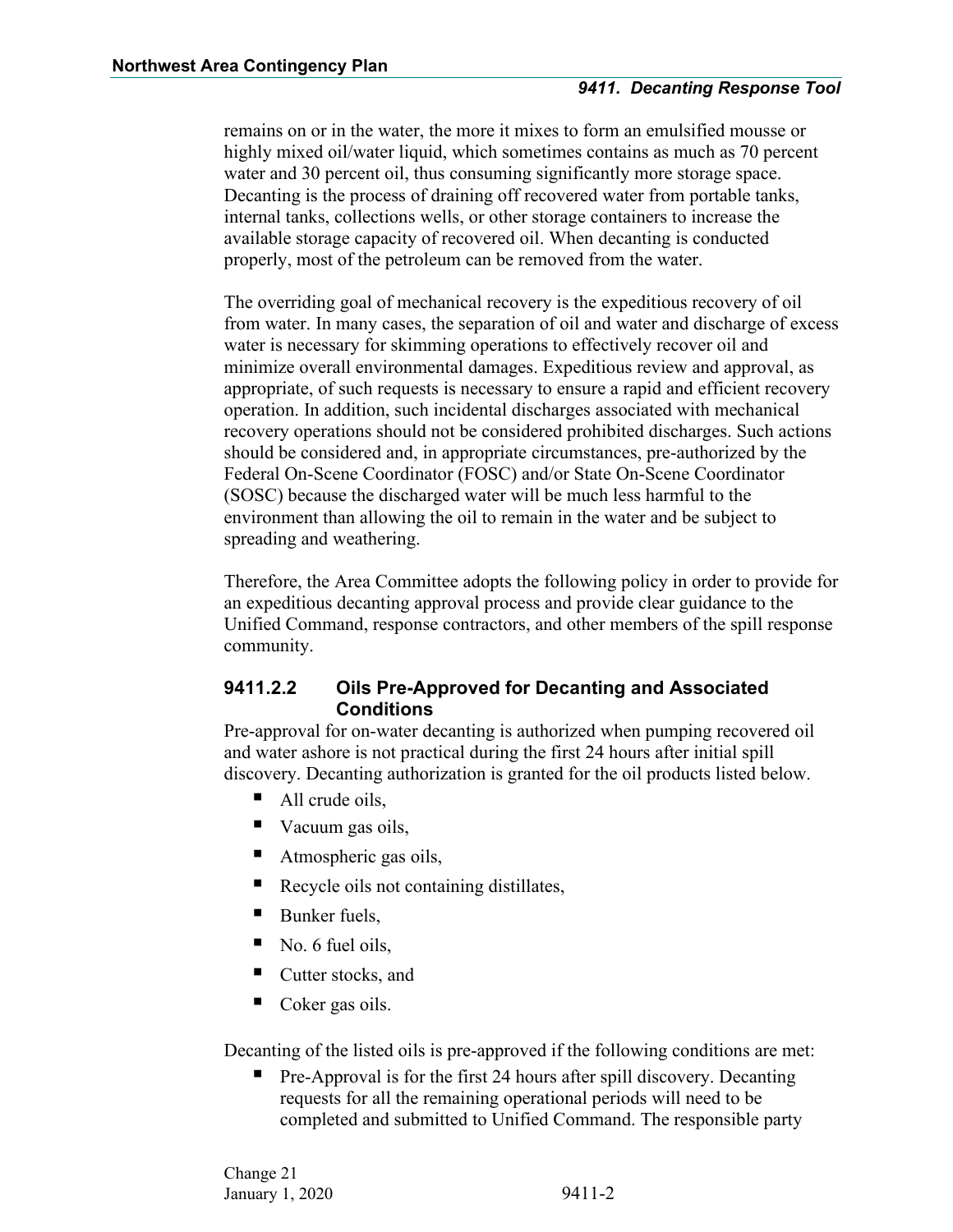(RP) must fill out the Northwest Area Contingency Plan decanting request and seek Unified Command approval prior to any additional decanting approvals from the second operational period on;

- The Incident Commander must be notified within one hour of decanting being initiated and must then immediately notify the Unified Command;
- The RP assures the Unified Command that they are quickly obtaining adequate oil storage and skimming capacity within the first 24 hours and the responding primary response contractors are expeditiously getting sufficient storage and skimming capacity on site to alleviate the need for prolonged decanting.
- Conditions listed in the Decanting Memo are met.

Shore-side container decanting (i.e., vacuum truck, portable tanks, etc.) is not authorized for pre-approval under this policy. Decanting in areas where vacuum trucks, portable tanks, or other collection systems are used for shore cleanup will be subject to filling out the decanting form in the Northwest Area Contingency Plan prior to authorization.

# <span id="page-4-0"></span>**9411.2.2.1 Oils Requiring Approval by Unified Command Prior to Decanting**

During a response, when decanting has not been pre-approved for lighter oils, which are not listed above, it will be necessary for response contractors or the RP to request from the Unified Command written authority to decant while recovering oil so that response operations do not cease or become impaired. The Unified Command will consider each request for decanting of lighter oils on a case-by-case basis. Prior to approving decanting, the Unified Command should evaluate the potential effects of weather, including the wind and wave conditions, the quantity of oil spilled, and the type of oil, as well as available storage. The Unified Command should also take into account that recovery operations as enhanced by decanting will actually reduce the overall quantity of pollutants in a more timely and effective manner to facilitate cleanup operations.

The response contractor or RP will seek approval from the FOSC and/or SOSC prior to decanting by presenting the Unified Command with a brief description of the area for which decanting approval is sought; the decanting process proposed; the prevailing conditions (wind, weather, etc.); and protective measures proposed to be implemented. The FOSC and/or SOSC will review such requests promptly and render a decision as quickly as possible. FOSC authorization is required in all cases, and in addition, SOSC authorization is required for decanting activities in state waters.

The FOSC and/or SOSC will review and provide directions and authorization as appropriate to requests to wash down vessels, facilities, and equipment to facilitate response activities.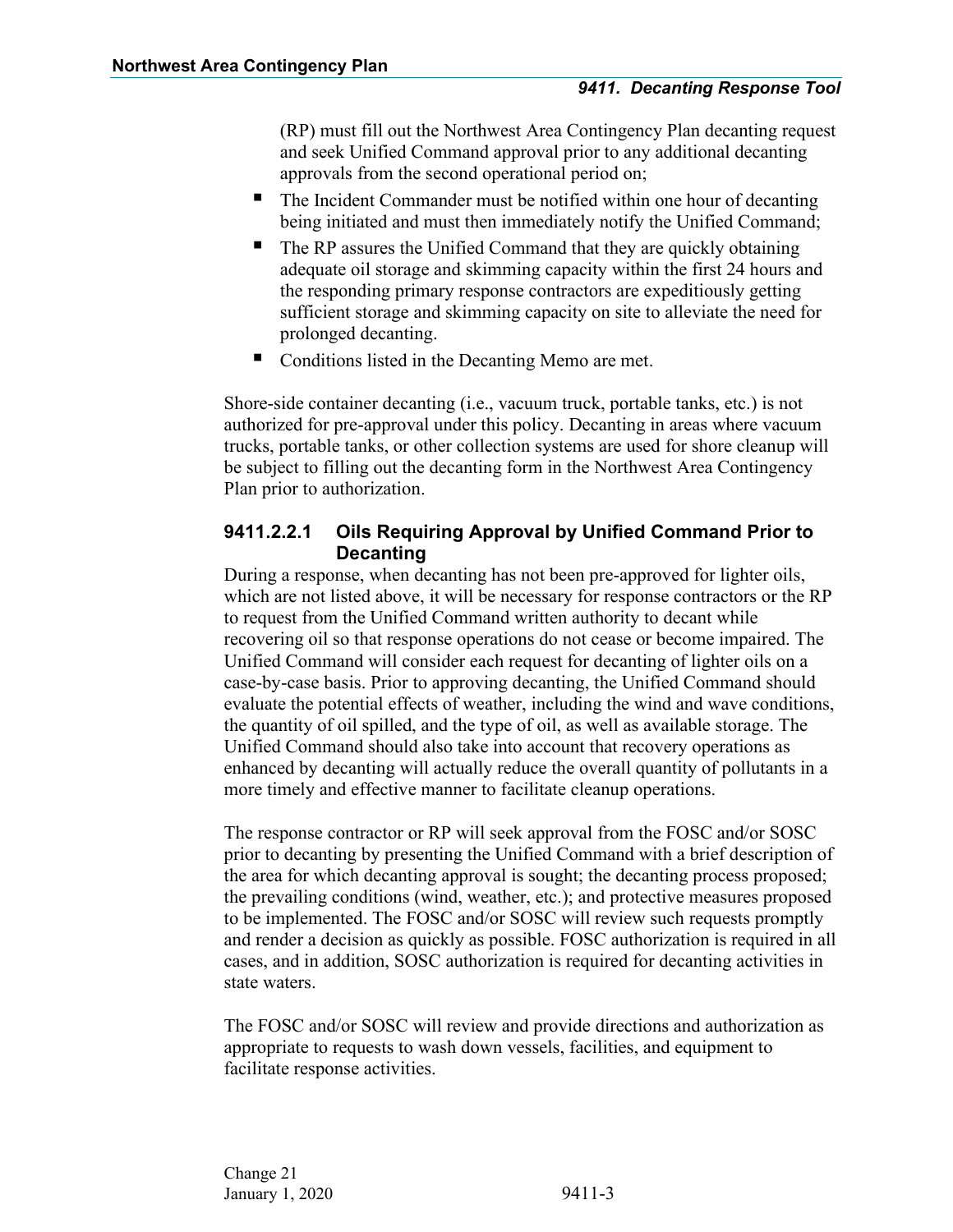Unified Command can revoke the approval at any time if the approved conditions are not being met. This policy does not cover other activities related to possible oil discharges associated with an oil spill event such as actions to save a vessel or protect human life which may include such actions as pumping bilges on a sinking vessel.

# <span id="page-5-0"></span>**9411.3 Decision Memo**

# **Decanting Approval Plan and Memo**

**Name of Spill Incident: Oil Type(s): Federally Defined Response Area: Effective date(s)/time of approval:** 

The Federal and State On-Scene Coordinators (OSCs) hereby approve the use of decanting as a means of expediting the recovery and treatment of oil and reducing the overall quantity of pollutants in a more timely and effective manner to facilitate cleanup operations. This memo describes the area for which decanting approval is given; the decanting process to be used; the prevailing conditions and protective measures proposed to be implemented.

### **Authorities: 40 CFR 122.3, RCW 90.56.320(l), ORS 468B.305 (2)(b)**

Unified Command can revoke the approval at any time if the approved conditions are not met.

 $\mathcal{L}_\text{max}$  , and the contribution of the contribution of the contribution of the contribution of the contribution of the contribution of the contribution of the contribution of the contribution of the contribution of t

 $\mathcal{L}_\text{max}$  and  $\mathcal{L}_\text{max}$  and  $\mathcal{L}_\text{max}$  and  $\mathcal{L}_\text{max}$  and  $\mathcal{L}_\text{max}$  and  $\mathcal{L}_\text{max}$ 

### **Signatures**

Federal On-Scene Coordinator

State On-Scene Coordinator

Reason for disapproval: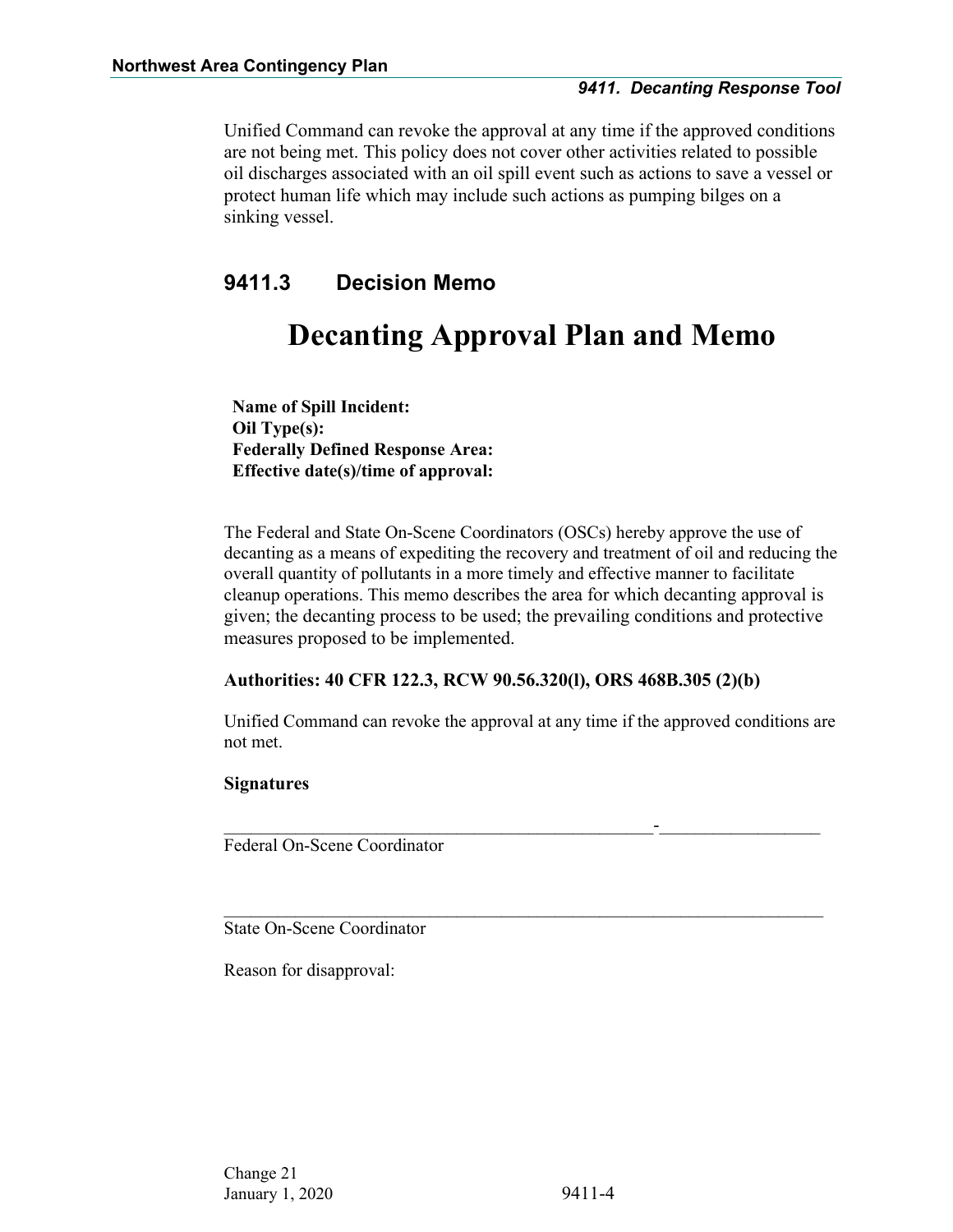# **Decanting Approval Plan and Memo**

All decanting will be conducted during a defined period of time, within the federally defined response area.

## **Description of Proposed Decanting Operations:**

Describe relevant considerations such as weather, oil type and volume of oil spilled, as applicable

Describe why the available storage limits effective mechanical recovery

| <b>Storage kind/type</b> | Volume | <b>Onsite or ETA</b> |
|--------------------------|--------|----------------------|
|                          |        |                      |
|                          |        |                      |
|                          |        |                      |
|                          |        |                      |

#### **Availability of adequate storage**:

Describe why decanting is necessary during vessel or other decontamination operations

Describe why decanting is necessary during treatment operations

Other incidental discharges (describe)

### **The decanting operations must meet the following conditions, as applicable**:

- Vessels employing sweep booms with recovery pumps in the apex of the boom should decant forward of the recovery pump.
- All equipment not equipped with an oil/water separator must allow retention time for oil held in internal or portable tanks before decanting commences. Retention time to be no less than .
- A containment boom must / need not (circle one) be deployed around the collection area to minimize loss of the decanted oil or entrainment.
- Visual monitoring of the decanting area shall be maintained so that discharge of oil in the decanted water is detected promptly and decanting stopped if observed.